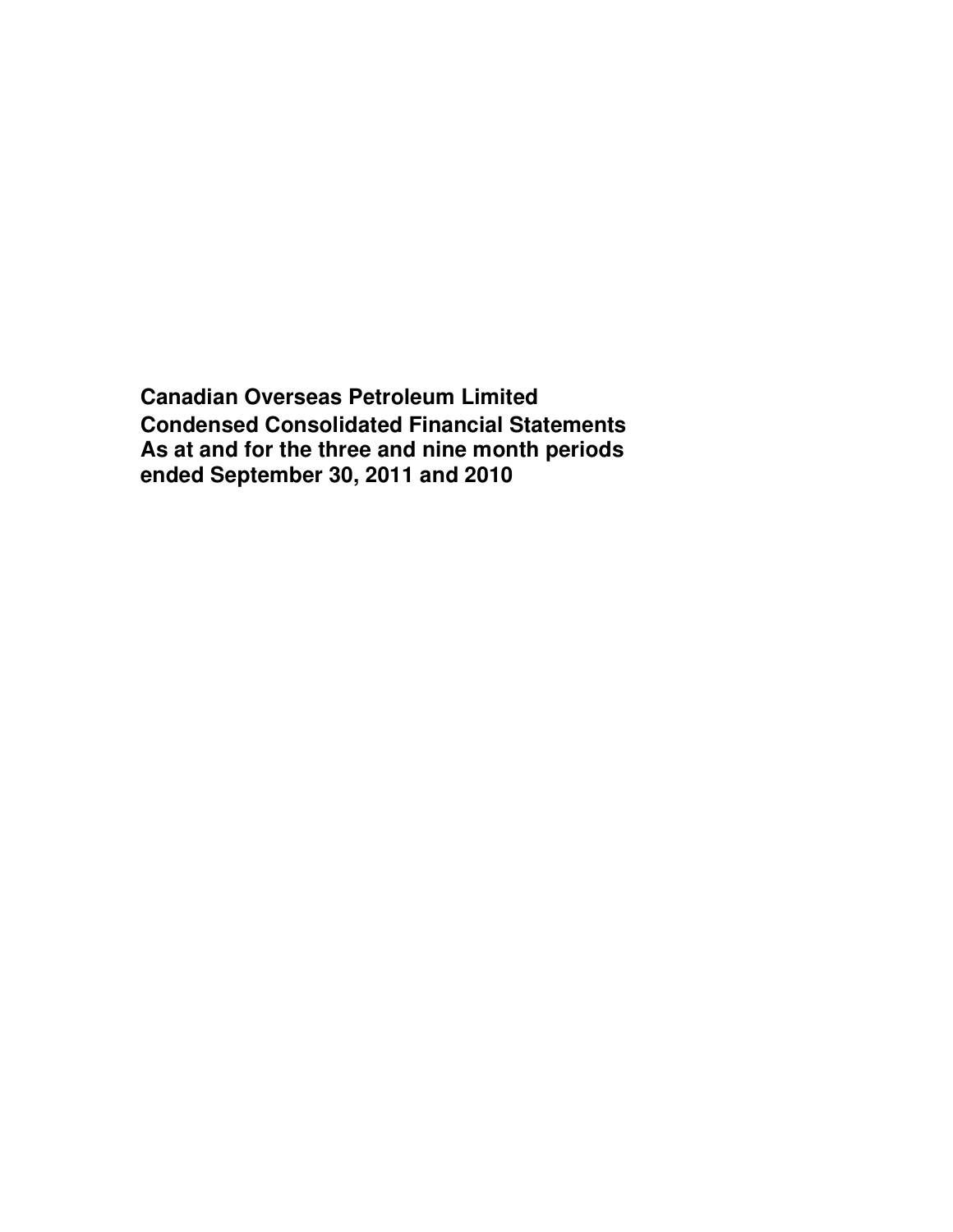### **Management's Responsibility for Financial Statements**

The information provided in these financial statements, is the responsibility of management. In the preparation of the statements, estimates are sometimes necessary to make a determination of future values for certain assets or liabilities. Management believes such estimates have been based on careful judgments and have been properly reflected in the accompanying financial statements.

Management maintains a system of internal controls to provide reasonable assurance that the Company's assets are safeguarded and to facilitate the preparation of relevant and timely information.

The audit committee has reviewed the financial statements with management and the auditors, and has reported to the Board of Directors. The Board of Directors has approved the financial statements as presented.

*Signed "Arthur S. Millholland" Signed "Aleksandra Owad"* Arthur S. Millholland Aleksandra Owad President and Chief Executive Officer Chief Financial Officer November 17, 2011 November 17, 2011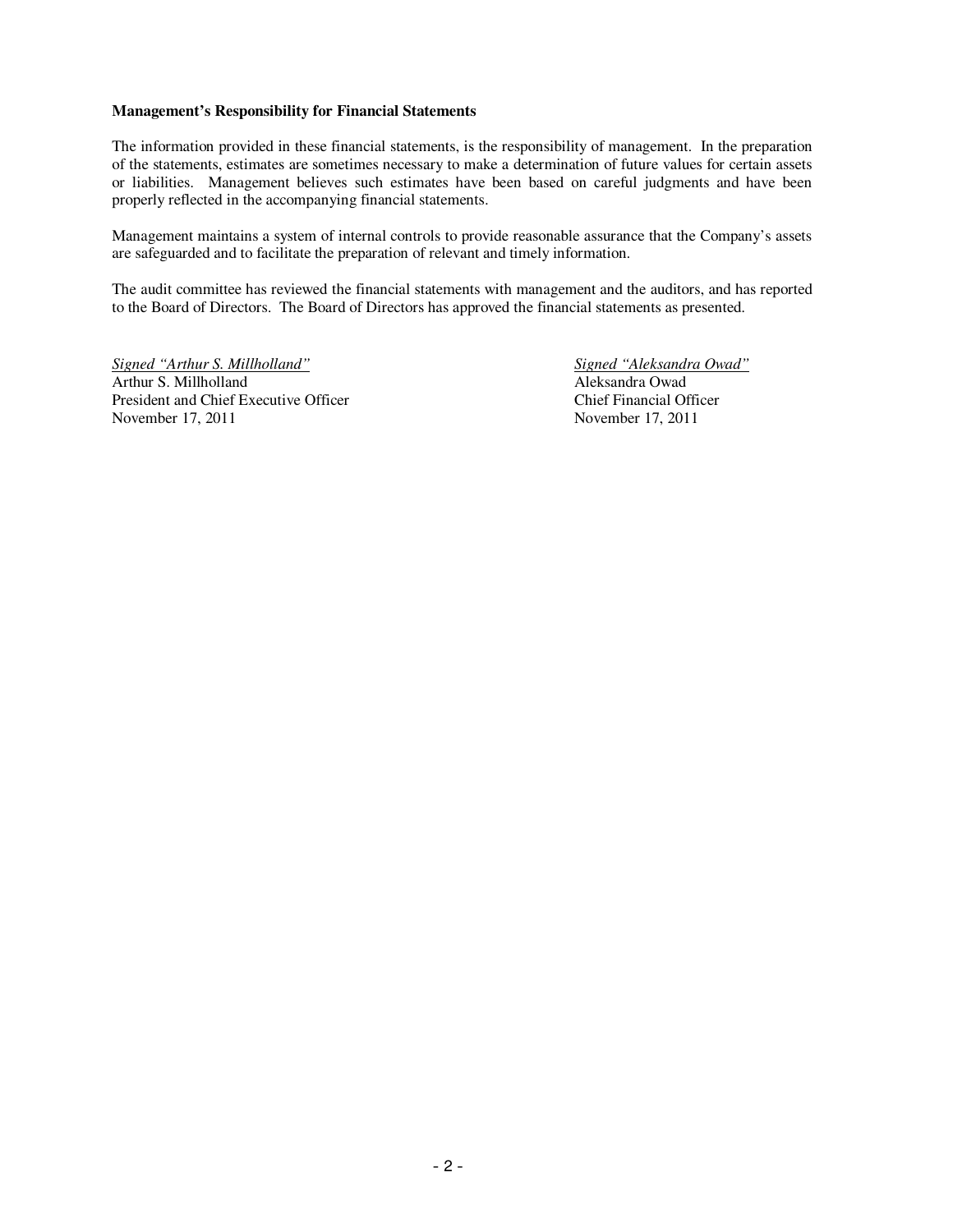# **Canadian Overseas Petroleum Limited Condensed Consolidated Statements of Financial Position (unaudited) (in thousands of Canadian dollars)**

|                                            | September 30,<br>2011 |           | December 31,<br>2010 | January 1,<br>2010 |
|--------------------------------------------|-----------------------|-----------|----------------------|--------------------|
| <b>Assets</b>                              |                       |           |                      |                    |
| Current assets                             |                       |           |                      |                    |
| Cash and cash equivalents (note 4)         | \$                    | 88,282    | \$<br>37,403         | \$<br>1,439        |
| Accounts receivable                        |                       | 141       | 83                   | 75                 |
| Prepaid expenses                           |                       | 191       | 22                   | 277                |
|                                            |                       | 88,614    | 37,508               | 1,791              |
| Deposit for seismic data (note 5)          |                       | 15,584    |                      |                    |
| Long-term rent deposit and prepayments     |                       | 43        | 43                   | 70                 |
| Exploration and evaluation assets (note 6) |                       | 24,228    |                      |                    |
| Office equipment                           |                       | 233       | 59                   | 70                 |
|                                            | \$                    | 128,702   | \$<br>37,610         | \$<br>1,931        |
| <b>Liabilities</b>                         |                       |           |                      |                    |
| Current                                    |                       |           |                      |                    |
| Accounts payable and accrued liabilities   | \$                    | 10,831    | \$<br>989            | \$<br>1,901        |
| Loan                                       |                       |           |                      | 1,802              |
|                                            |                       | 10,831    | 989                  | 3,703              |
| <b>Shareholders' Equity</b>                |                       |           |                      |                    |
| Share capital (note 7)                     |                       | 100,768   | 41,833               | 8,063              |
| Warrants                                   |                       | 37,359    | 11,007               | 306                |
| Contributed surplus                        |                       | 9,113     | 4,317                | 1,074              |
| Deficit                                    |                       | (31, 867) | (20, 536)            | (11,215)           |
| Accumulated other comprehensive income     |                       | 2,498     |                      |                    |
|                                            |                       | 117,871   | 36,621               | (1,772)            |
|                                            | \$                    | 128,702   | \$<br>37,610         | \$<br>1,931        |

**Nature of operations (note 1) Commitments and contractual obligations (note 8)**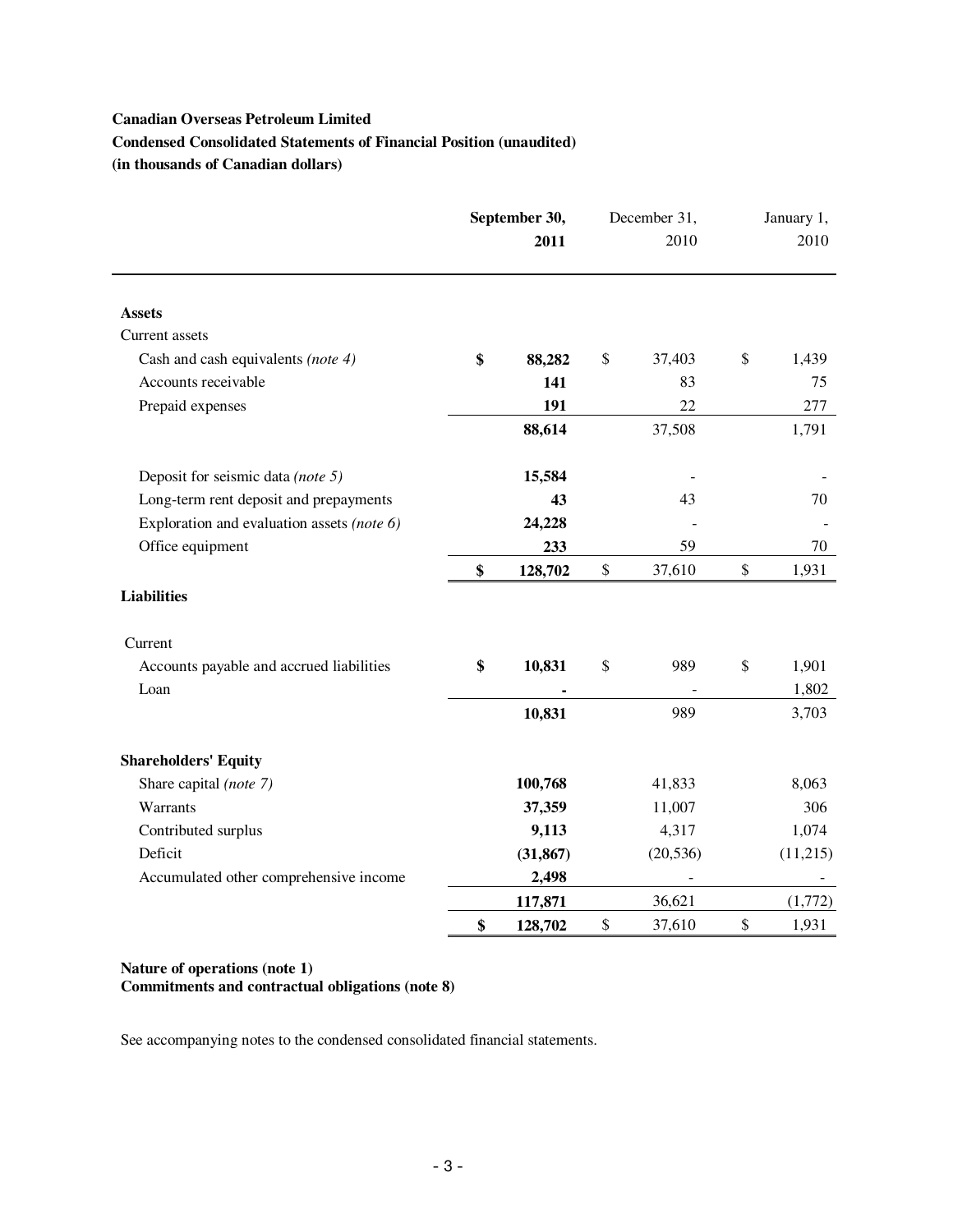# **Canadian Overseas Petroleum Limited**

**Condensed Consolidated Statements of Comprehensive Income (Loss) (unaudited) (in thousands of Canadian dollars except for share and per share amounts)** 

|                                                  | Three months<br>ended<br>September 30,<br>2011 | Three months<br>ended<br>September 30,<br>2010 | Nine months<br>ended<br>September 30,<br>2011 | Nine months<br>ended<br>September 30,<br>2010 |
|--------------------------------------------------|------------------------------------------------|------------------------------------------------|-----------------------------------------------|-----------------------------------------------|
| <b>Results from operating activities</b>         |                                                |                                                |                                               |                                               |
| Services to third parties                        | \$<br>71                                       | \$                                             | \$<br>71                                      | \$<br>6                                       |
| Pre-license exploration expenses                 | (716)                                          |                                                | (1, 432)                                      |                                               |
| Administrative expenses                          | (1,780)                                        | (1, 153)                                       | (6, 130)                                      | (3,792)                                       |
| Depreciation                                     | (10)                                           | (3)                                            | (17)                                          | (8)                                           |
| Stock-based compensation (note 7c)               | (78)                                           |                                                | (4,796)                                       | (583)                                         |
|                                                  | (2,513)                                        | (1, 156)                                       | (12, 304)                                     | (4,377)                                       |
| <b>Finance income and costs</b>                  |                                                |                                                |                                               |                                               |
| Interest income                                  | 54                                             | 8                                              | 552                                           | 10                                            |
| Interest and financing charges                   |                                                |                                                |                                               | (461)                                         |
| Foreign exchange gain                            | 251                                            |                                                | 421                                           |                                               |
|                                                  | 305                                            | 8                                              | 973                                           | (451)                                         |
| Net Loss                                         | (2,208)                                        | (1, 148)                                       | (11, 331)                                     | (4,828)                                       |
| Cumulative translation adjustment                | 4,335                                          |                                                | 2,498                                         |                                               |
| Total comprehensive income (loss)                | \$<br>2,127                                    | \$(1,148)                                      | \$ (8,833)                                    | \$(4,828)                                     |
| Net loss per share (basic and diluted)           | \$(0.01)                                       | \$(0.05)                                       | \$(0.05)                                      | \$(0.24)                                      |
| Weighted average number of shares<br>outstanding | 284,016,939                                    | 23,715,935                                     | 248,423,904                                   | 20,026,114                                    |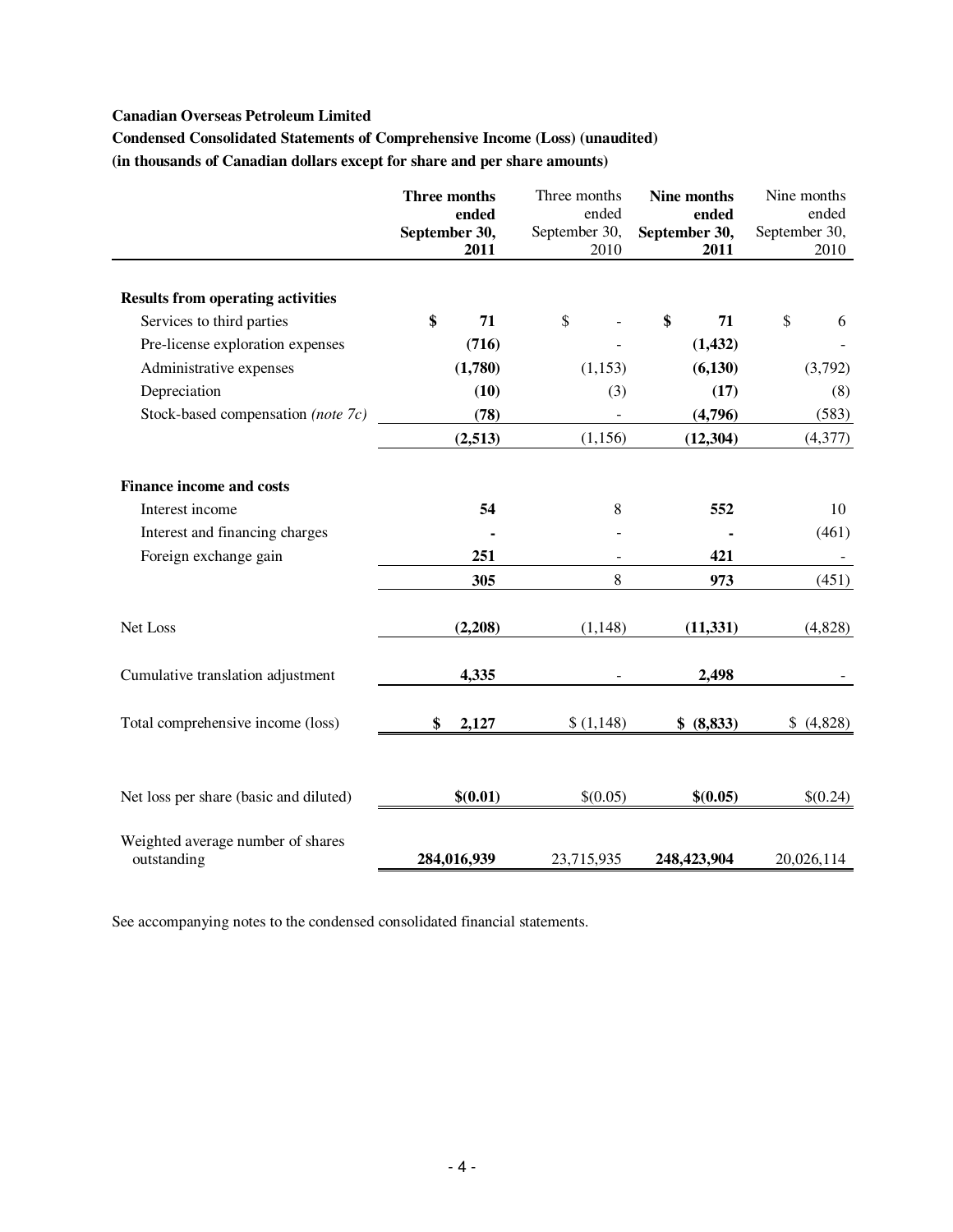# **Canadian Overseas Petroleum Limited**

**Condensed Consolidated Statements of Changes in Equity (unaudited)** 

 **(in thousands of Canadian dollars)** 

|                                                                                                                   |                  |                   |                         |                                      |                |               | <b>Accumulated</b><br><b>Other</b> |                        |
|-------------------------------------------------------------------------------------------------------------------|------------------|-------------------|-------------------------|--------------------------------------|----------------|---------------|------------------------------------|------------------------|
|                                                                                                                   | <b>Share</b>     |                   | <b>Capital Warrants</b> | <b>Contributed</b><br><b>Surplus</b> | <b>Deficit</b> | Comprehensive | <b>Income</b>                      | Total<br><b>Equity</b> |
| <b>Balance at January 1, 2010</b>                                                                                 | \$<br>$8,063$ \$ |                   | 306                     | \$<br>1,074                          | \$(11,215)     | \$            |                                    | \$(1,772)              |
| <b>Total comprehensive loss for</b><br>the period                                                                 |                  |                   |                         |                                      | (4,828)        |               |                                    | (4,828)                |
| Transactions with owners,<br>recorded directly to equity<br>Issue of common shares -<br>net of issue costs        | 7,004            |                   |                         |                                      |                |               |                                    | 7,004                  |
| Issue of share purchase<br>warrants                                                                               |                  |                   | 1,341                   |                                      |                |               |                                    | 1,341                  |
| Stock options granted                                                                                             |                  |                   |                         | 583                                  |                |               |                                    | 583                    |
| <b>Balance at September 30, 2010 \$ 15,067</b>                                                                    |                  | $\boldsymbol{\$}$ | 1,647                   | \$<br>1,657                          | \$ (16,043)    | \$            |                                    | \$<br>2,328            |
| <b>Balance at December 31, 2010</b>                                                                               |                  |                   | $$41,833$ $$11,007$     | \$<br>4,317                          | \$ (20,536)    | \$            |                                    | \$36,621               |
| <b>Total comprehensive (loss)</b><br>income for the period                                                        |                  |                   |                         |                                      | (11, 331)      |               | 2,498                              | (8, 833)               |
| <b>Transactions with owners,</b><br>recorded directly to equity<br>Issue of common shares -<br>net of issue costs |                  |                   |                         |                                      |                |               |                                    |                        |
| Issue of share purchase<br>warrants                                                                               | 58,890           |                   | 26,364                  |                                      |                |               |                                    | 58,890<br>26,364       |
| Exercise of warrants                                                                                              | 45               |                   | (12)                    |                                      |                |               |                                    | 33                     |
| Stock options granted                                                                                             |                  |                   |                         | 4,796                                |                |               |                                    | 4,796                  |
| <b>Balance at September 30, 2011</b>                                                                              |                  |                   | $$100,768$ $$37,359$    | \$<br>9,113                          | \$ (31,867)    | \$            | 2,498                              | \$117,871              |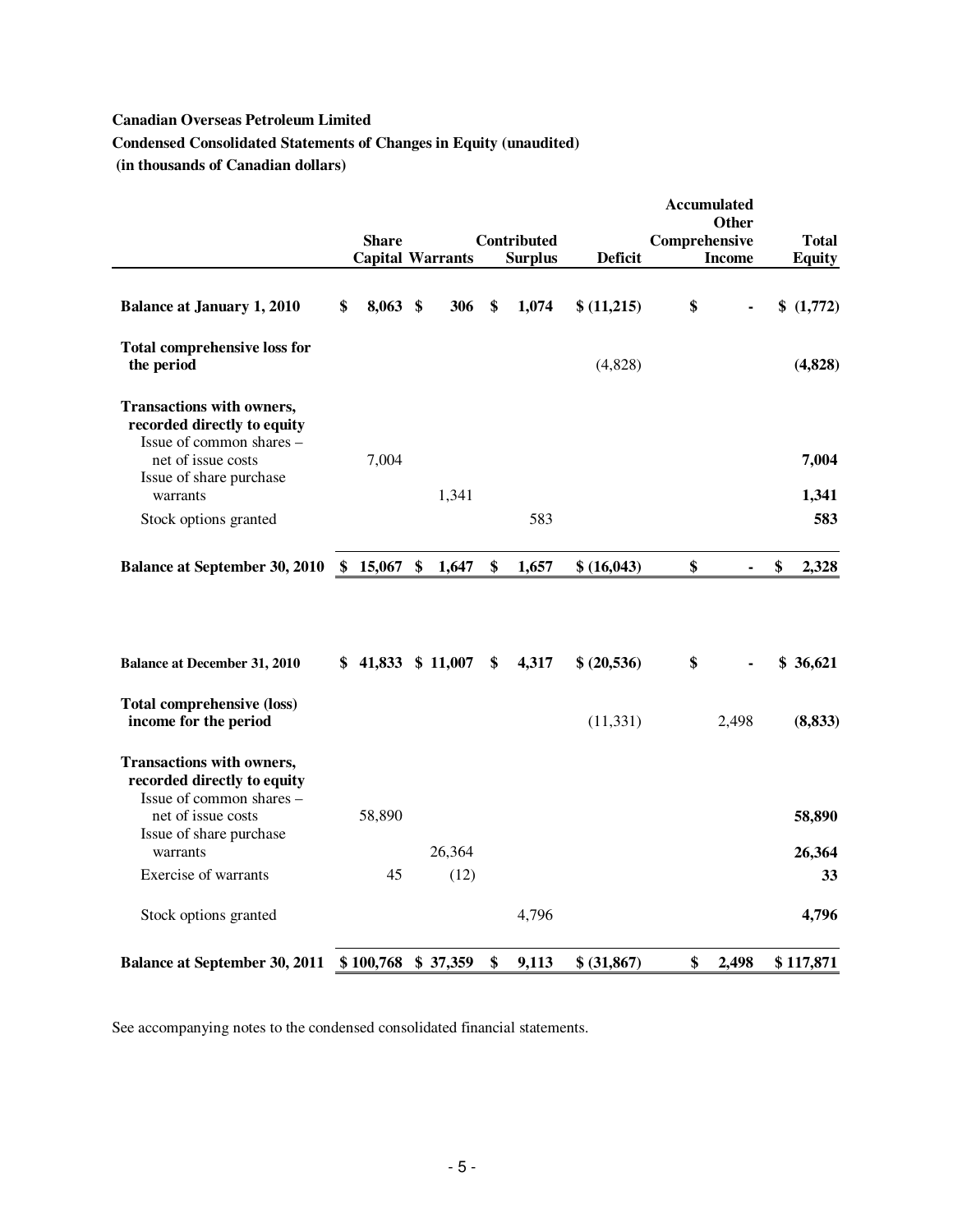# **Canadian Overseas Petroleum Limited**

# **Condensed Consolidated Statements of Cash Flows (unaudited)**

**(in thousands of Canadian dollars)** 

|                                                                                                                                                     | <b>Nine months ended</b><br>September 30, 2011 | Nine months ended<br>September 30, 2010 |  |  |
|-----------------------------------------------------------------------------------------------------------------------------------------------------|------------------------------------------------|-----------------------------------------|--|--|
| <b>Cash Used In Operating Activities</b>                                                                                                            |                                                |                                         |  |  |
| Net loss                                                                                                                                            | \$<br>(11, 331)                                | \$<br>(4,828)                           |  |  |
| Add (subtract) non-cash items:                                                                                                                      |                                                |                                         |  |  |
| Stock-based compensation                                                                                                                            | 4,796                                          | 583                                     |  |  |
| Net finance (income) / costs                                                                                                                        | (552)                                          | 451                                     |  |  |
| Depreciation                                                                                                                                        | 17                                             | 8                                       |  |  |
| Foreign exchange gain                                                                                                                               | (363)                                          | $\mathbf{1}$                            |  |  |
| Funds used in operations<br>Net change in non-cash<br>working capital                                                                               | (7, 433)                                       | (3,785)                                 |  |  |
| (note 11)                                                                                                                                           | (618)                                          | (1,368)                                 |  |  |
|                                                                                                                                                     | (8,051)                                        | (5,153)                                 |  |  |
| <b>Financing Activities</b><br>Issuance of common shares and warrants, net<br>of issue costs                                                        | 85,287                                         | 8,178                                   |  |  |
| Repayment of loan                                                                                                                                   |                                                | (2,000)                                 |  |  |
| Interest paid                                                                                                                                       |                                                | (96)                                    |  |  |
|                                                                                                                                                     | 85,287                                         | 6,082                                   |  |  |
| <b>Investing Activities</b>                                                                                                                         |                                                |                                         |  |  |
| Additions to office equipment                                                                                                                       | (192)                                          | (2)                                     |  |  |
| Additions to oil and gas exploration assets                                                                                                         | (24, 228)                                      |                                         |  |  |
| Deposit for seismic data                                                                                                                            | (14, 465)                                      |                                         |  |  |
| Interest income                                                                                                                                     | 552                                            | 10                                      |  |  |
| Net change in non-cash working capital<br>(note 11)                                                                                                 | 8,199                                          |                                         |  |  |
|                                                                                                                                                     | (30, 134)                                      | 8                                       |  |  |
| Increase in cash and cash equivalents during<br>period<br>Net effect of foreign exchange on cash and cash<br>equivalents held in foreign currencies | 47,102<br>3,777                                | 937                                     |  |  |
| Cash and cash equivalents, beginning of period                                                                                                      | 37,403                                         | 1,439                                   |  |  |
| Cash and cash equivalents, end of period                                                                                                            | \$<br>88,282                                   | \$<br>2,376                             |  |  |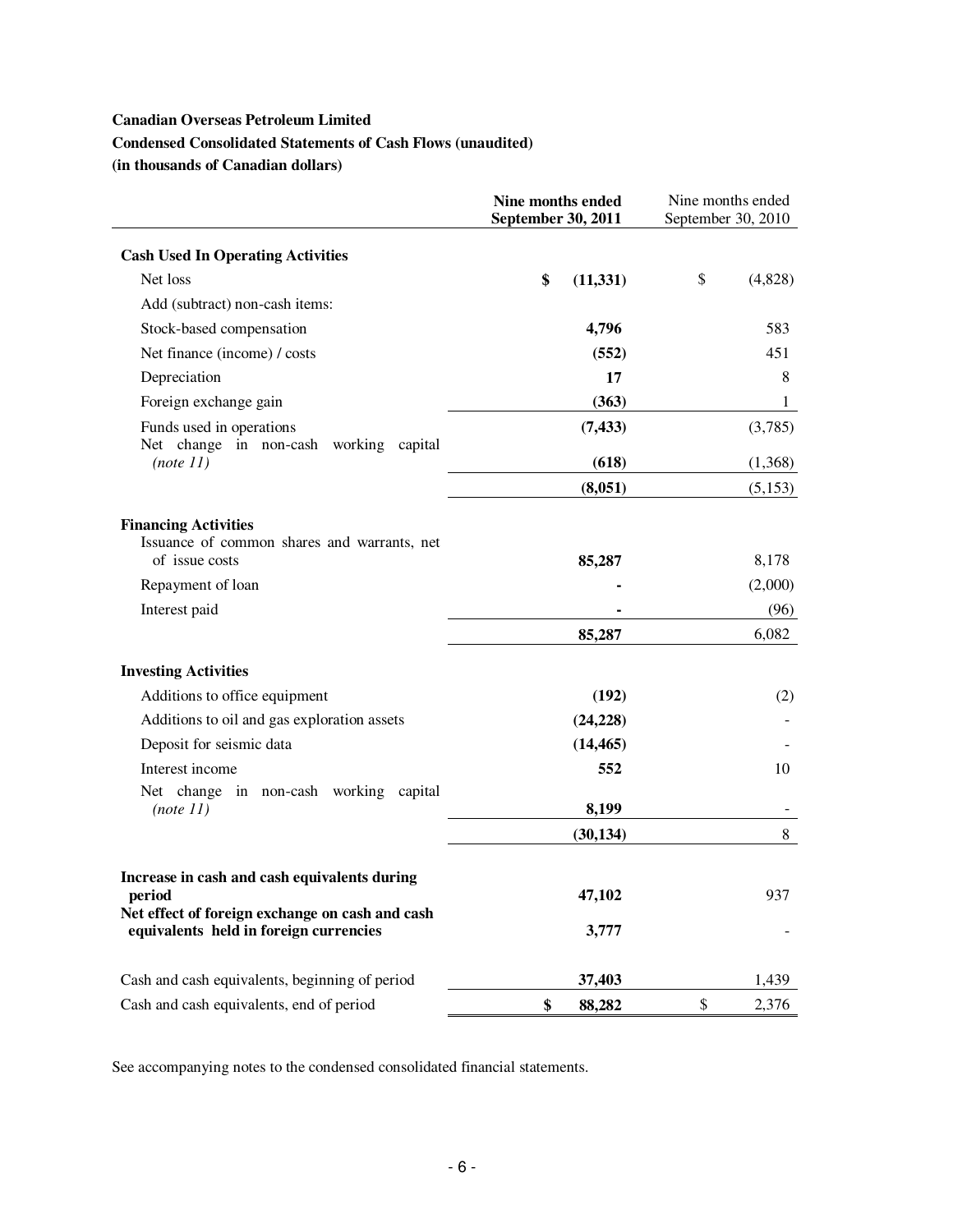## **1. NATURE OF OPERATIONS**

Canadian Overseas Petroleum Limited ("COPL" or the "Company"), is a publicly traded company incorporated and domiciled in Canada. The Company's common shares are traded on the TSX Venture Exchange in Canada. The Company's registered office is in Calgary, Alberta at  $400$ ,  $604 - 1$ <sup>st</sup> Street SW.

COPL and its subsidiaries are involved in identification, acquisition, exploration and development of oil and gas offshore reserves. Currently the Company has the following subsidiaries, all of which are wholly-owned:

- COPL Technical Services Limited, formerly North Sea Oil Ltd., which is involved in providing technical services to the COPL group of companies;
- Canadian Overseas Petroleum (UK) Limited, formerly North Sea Oil Exploration Limited, which is involved in the UK operations; and
- Canadian Overseas Petroleum (Bermuda Holdings) Limited and Canadian Overseas Petroleum (Bermuda) Limited ("COPL B"), which were created in May 2011 to cover anticipated operations offshore Liberia.

### **2. BASIS OF PREPARATION**

### *Basis of preparation and compliance*

The Company's condensed consolidated financial statements ("financial statements") have been prepared in accordance with International Financial Reporting Standards ("IFRS"). The Company began preparing its financial statements using IFRS effective January 1, 2011. IFRS requires an entity to adopt IFRS in its first annual financial statements prepared under IFRS by making an explicit and unreserved statement in those financial statements of compliance with IFRS. The Company will make this statement when it issues its 2011 annual consolidated financial statements. These financial statements have been prepared in accordance with International Accounting Standard ("IAS") 34, "Interim Financial Reporting", as issued by the International Accounting Standards Board ("IASB") using the accounting policies the Company expects to adopt in its consolidated financial statements for the year ending December 31, 2011. Previously, the Company prepared its interim and annual consolidated financial statements in accordance with Canadian generally accepted accounting principles ("GAAP").

The Company's financial statements have been prepared on a historical cost basis, except for certain financial assets and liabilities that have been measured at fair value.

These financial statements are presented in Canadian dollars ("\$"), which is the Company's functional currency. All financial information presented in tables has been rounded to the nearest thousand Canadian dollars except where otherwise indicated.

The financial statements were authorized for issue by the Company's Board of Directors on November 17, 2011.

### *Basis of consolidation*

The financial statements include the financial statements of COPL and its subsidiaries.

Subsidiaries are fully consolidated from the date of acquisition, being the date on which the Company obtains control, and continue to be consolidated until the date that such control ceases. All inter-company transactions and balances have been eliminated on consolidation.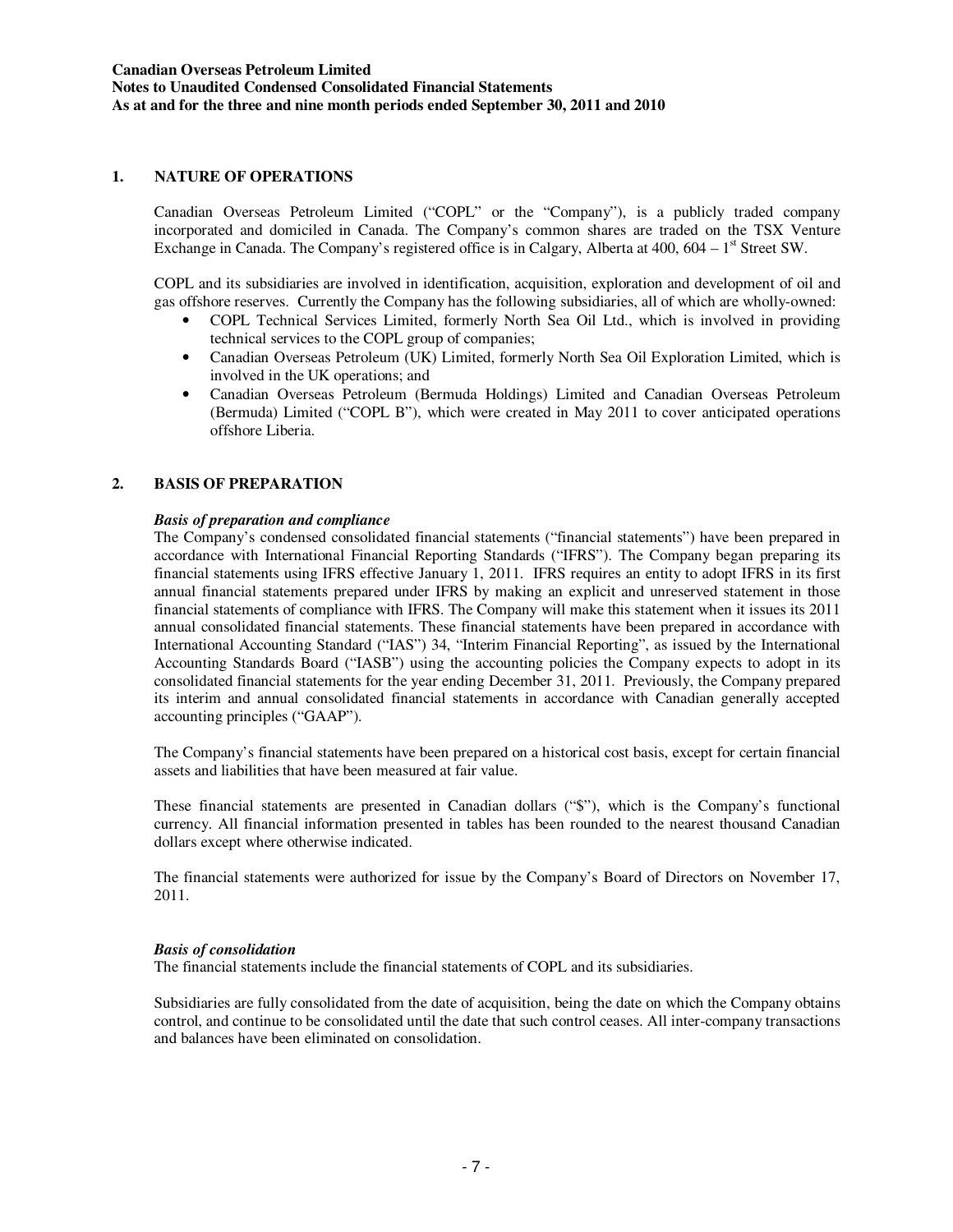# **Canadian Overseas Petroleum Limited Notes to Unaudited Condensed Consolidated Financial Statements As at and for the three and nine month periods ended September 30, 2011 and 2010**

# **2. BASIS OF PREPARATION (continued)**

# *Information on first-time adoption of IFRS*

The Company has prepared its IFRS opening statement of financial position as at January 1, 2010, the date of transition to IFRS. As at the date of transition, the Company did not hold material assets and did not carry on operations other than those related to management and administration. Accordingly after taking into account the mandatory exemptions and elections available under IFRS 1, "First-time adoption of International Financial Reporting Standards", there were no adjustments from GAAP required in the process of preparing IFRS opening balances (other than account reclassifications disclosed in respective notes).

### *Basis of preparation and compliance*

Pursuant to IFRS 1 the Company has chosen to apply the following exemptions:

- IFRS 3, "Business Combinations" has not been applied to acquisitions of subsidiaries that occurred before January 1, 2010, the Company's date of transition.
- IFRS 2, "Share-based Payment" has not been applied to equity instruments that were granted on or before November 7, 2002, nor has it been applied to equity instruments granted after November 7, 2002 that vested before January 1, 2010.

### *Significant accounting judgments and estimates*

The preparation of financial statements in accordance with IFRS requires management to make estimates and assumptions and to use judgment that affects the reported amounts of assets, liabilities, revenues and expenses. Estimates and judgments are continuously evaluated and are based on management's experience and other factors, including expectations of future events that are believed to be reasonable under the circumstances. Accordingly, actual results may differ from those estimated amounts and differences may be material.

In particular, significant areas of estimation uncertainty considered by management in preparing the financial statements are:

- Stock-based compensation
- Warrants
- Deferred income tax
- Commitments and contractual obligations
- Functional currency

## **3. SIGNIFICANT ACCOUNTING POLICIES**

### *Cash and Cash Equivalents*

Cash and cash equivalents include cash held at banks, short-term deposits with a maturity of three months or less, cash held in escrow and credit card deposits. Cash held in escrow is cash held at banks for which use is restricted to particular projects in accordance with escrow agreements.

### *Office Equipment*

Office furniture and equipment are recognized at purchase price net of depreciation, which is calculated on a straight line basis over estimated useful life.

### *Potential Prospect Expenses and Pre-License Costs*

The Company expenses amounts incurred in the evaluation and development of potential business ventures until the related business arrangements are consummated. The costs incurred prior to the award of oil and gas licenses, concessions and other exploration rights are recognized as an expense in the period incurred.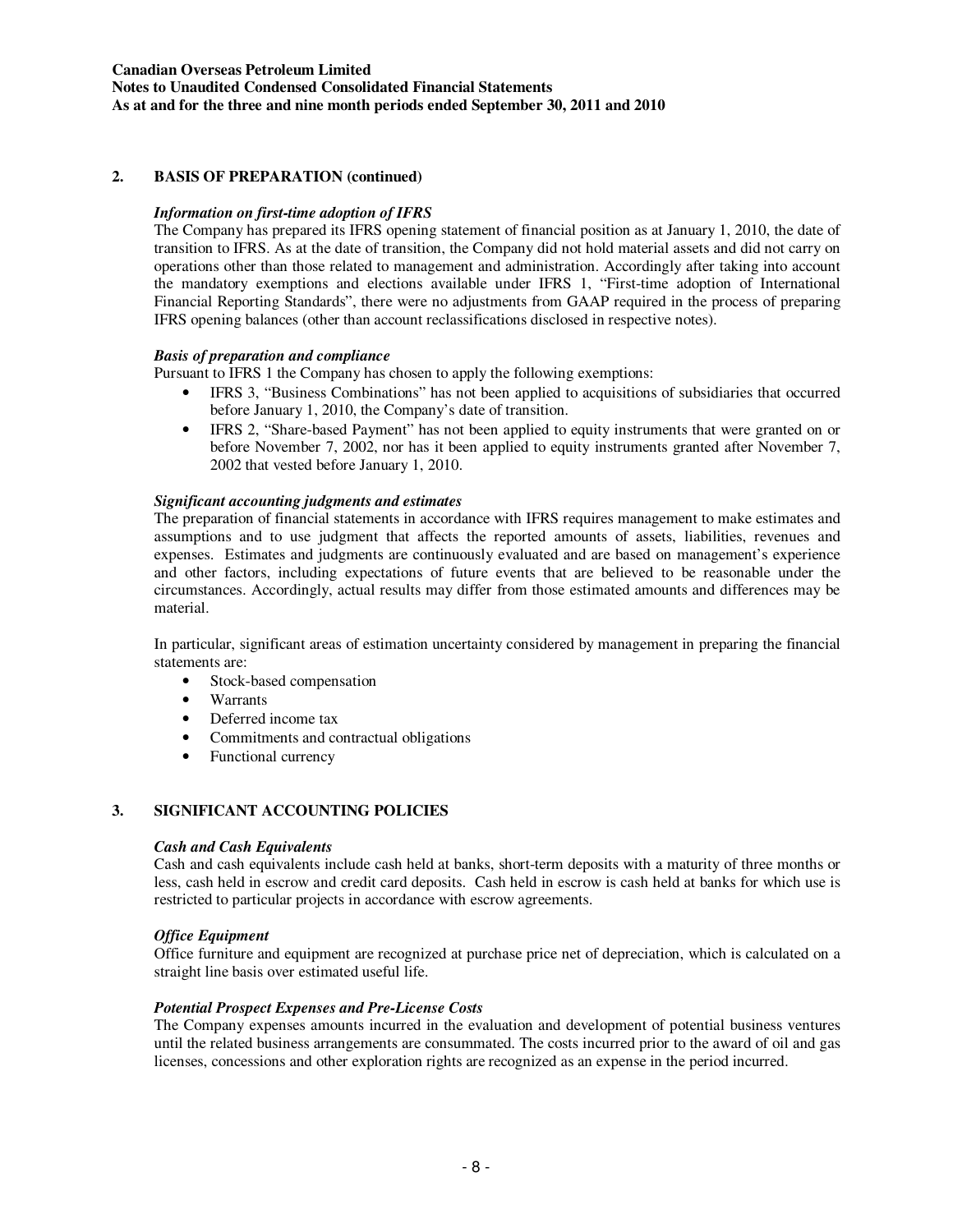## **Canadian Overseas Petroleum Limited Notes to Unaudited Condensed Consolidated Financial Statements As at and for the three and nine month periods ended September 30, 2011 and 2010**

## **3. SIGNIFICANT ACCOUNTING POLICIES (continued)**

# *Exploration and Evaluation ("E&E")*

The cost of exploring, appraising and evaluating oil and gas properties, including costs of farming into or acquiring the rights to explore, geological and geophysical studies, seismic data and modeling, exploration and/or appraisal drilling and directly related overheads are capitalized and classified as intangible E&E assets. These costs are accumulated in cost centers by field or project in anticipation of future allocation to Cash Generating Units ("CGU").

E&E assets are not amortized prior to the conclusion of appraisal activities. Once active exploration is completed, commercial reserves are discovered and the project is approved for development, E&E assets related to particular projects will be reclassified to development and production assets and the carrying amounts will be assessed for impairment and adjusted (if appropriate) to their estimated recoverable amounts. If commercial reserves are not discovered, the E&E asset is written off in the statement of comprehensive income (loss).

The E&E phase of a particular project is completed when either the technical feasibility and commercial viability of extracting oil or gas are demonstrable for the project or there is no prospect of a positive outcome for the project.

# *Jointly Controlled Assets and Operations*

The Company's oil and gas activities are carried out jointly with other partners through farm-in agreements and joint operating agreements. The Company accounts for its proportionate share of the results, assets and liabilities related to these operations.

## *Stock-Based Compensation*

The Company issues equity-settled stock options to its employees, directors and consultants and follows the fair value method of accounting. A Black-Scholes option-pricing model is used to determine the fair value of the award at the time the options are granted. The related expense is charged to the statement of comprehensive income (loss) with a corresponding increase in equity as contributed surplus over the vesting term. Consideration received on the exercise of an option is credited to share capital, along with the related stock-based compensation previously recognized in contributed surplus.

## *Leases*

Rent payable for assets under operating lease is charged to the statement of comprehensive income (loss) on a straight-line basis over the lease period.

## *Revenue Recognition*

Third party service revenue is recognized at contractual amounts as the related services are provided. The Company recognizes interest income as it is earned.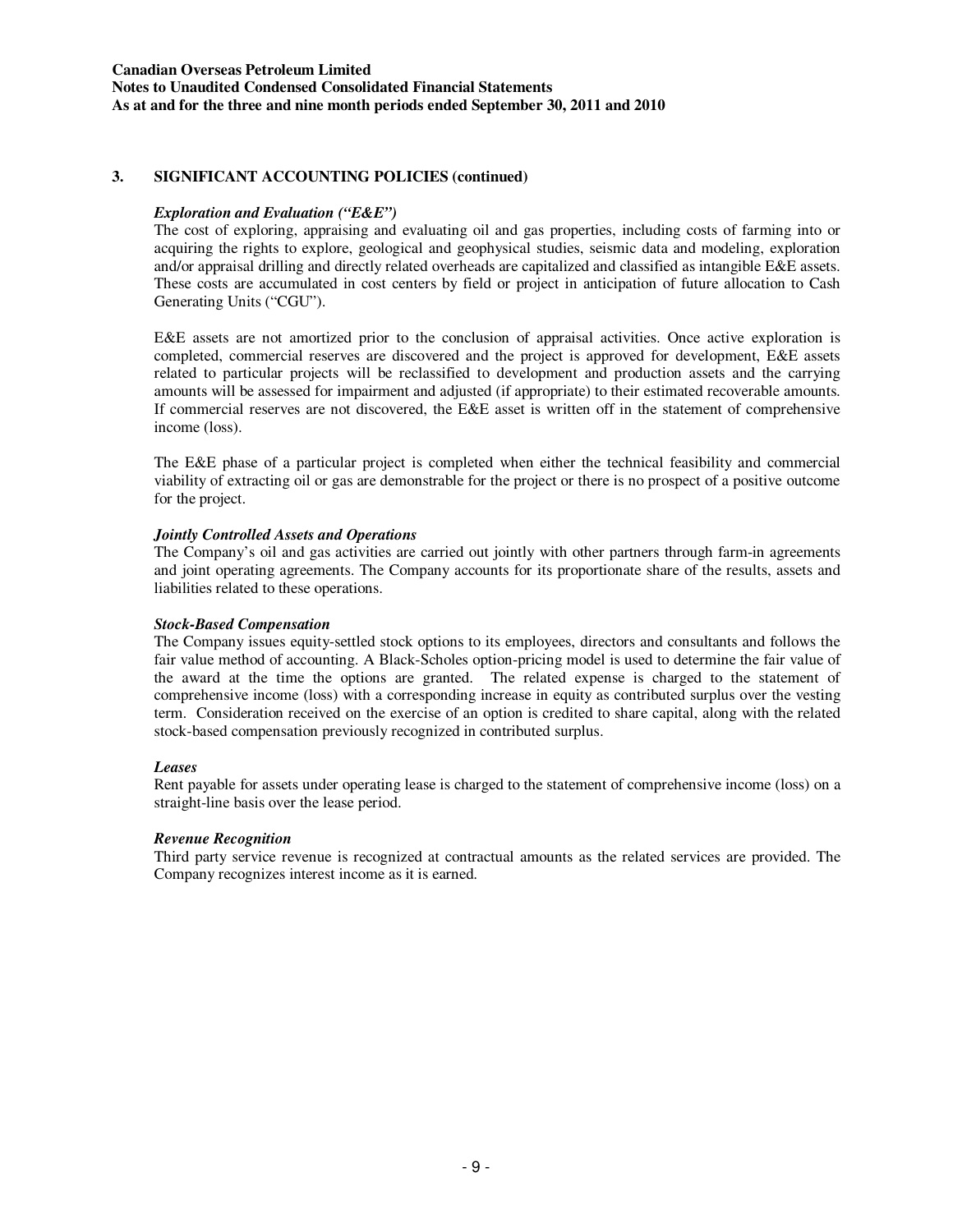## **3. SIGNIFICANT ACCOUNTING POLICIES (continued)**

### *Foreign Currency Translation*

The financial statements are presented in Canadian dollars, which is currently the Company's functional and reporting currency.

Transactions denominated in foreign currencies are translated at the exchange rate prevailing on the transaction date. At each period end, monetary assets and liabilities denominated in a foreign currency are translated at the exchange rate prevailing at the period end date. All differences are recognized in net earnings. Non-monetary assets, liabilities and transactions denominated in a foreign currency and measured at historical cost are translated at the exchange rate in effect at the transaction date. Non-monetary items measured at fair value are translated using the exchange rates at the date when the fair value was determined.

For the purpose of consolidation, assets and liabilities of foreign subsidiaries are translated using the exchange rate prevailing at the period end date. The statements of comprehensive income (loss) and cash flow are translated using the average exchange rates for the period. Foreign exchange differences resulting from such transactions are recorded in Shareholders' Equity as accumulated other comprehensive income. As at September 30, 2011, accumulated other comprehensive income is composed solely of foreign currency translation adjustments.

### *Financial Instruments*

All financial instruments are initially recognized at fair value on the statement of financial position. The Company has classified each financial instrument into one of the following categories: financial assets and liabilities at Fair Value Through Profit and Loss ("FVTPL"), receivables, financial assets available-for-sale, financial assets held-to-maturity and other financial liabilities. Subsequent measurement of financial instruments is based on their classification.

Financial assets and liabilities at FVTPL are subsequently measured at fair value with changes in those fair values recognized in net earnings. Financial assets "available-for-sale" are subsequently measured at fair value with changes in fair value recognized in other comprehensive income, net of tax.

Financial assets "held-to-maturity", "loans and receivables" and "other financial liabilities" are subsequently measured at amortized cost using the effective interest method.

The Company determines the classification of its financial instruments at initial recognition and where allowed and appropriate, re–evaluates this designation at each financial year end.

## *Deferred Income Tax*

The Company uses the liability method of accounting for income taxes, whereby deferred income tax assets and liabilities are recognized based on temporary differences between the tax basis of assets and liabilities and their carrying amount in the financial statements and for unused tax loss carry-forwards.

Deferred tax assets and liabilities are measured using tax rates that have been enacted or substantively enacted at the statement of financial position date.

Deferred income tax assets are recognized only to the extent it is probable that taxable profit will be available to utilize the associated tax deductions.

Deferred income tax assets and deferred income tax liabilities are offset, if a legally enforceable right exists to offset current tax assets against current income tax liabilities and the deferred income taxes relate to the same taxable entity and the same tax jurisdiction.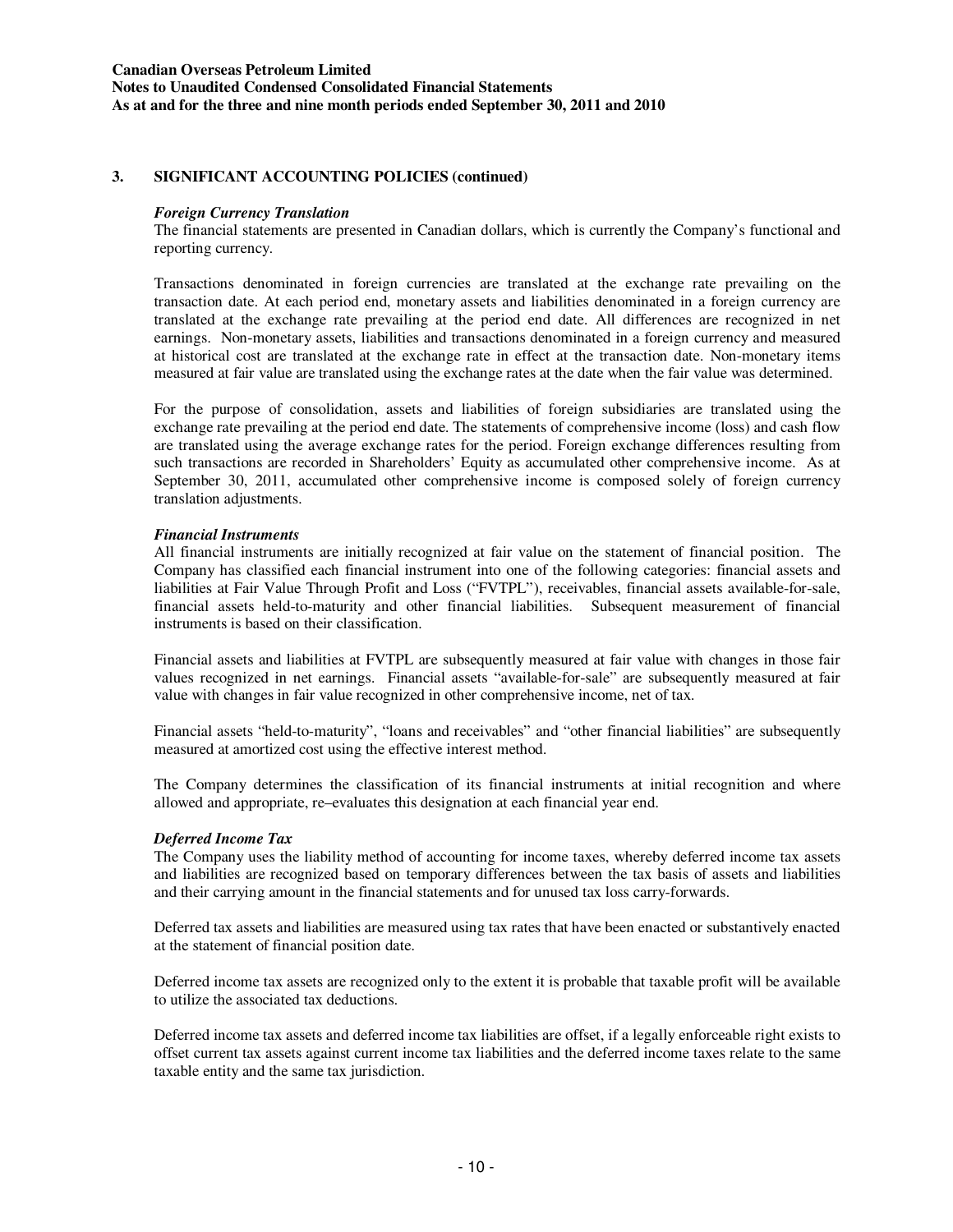|                         | <b>September 30, 2011</b> | <b>December 31, 2010</b> | <b>January 1, 2010</b> |
|-------------------------|---------------------------|--------------------------|------------------------|
|                         |                           |                          |                        |
| Cash                    | 13,761                    | 36,873                   | 309                    |
| Short-term deposits     |                           | 500                      | 1,100                  |
| Cash in escrow accounts | 74,221                    | $\overline{\phantom{0}}$ |                        |
| Credit card deposits    | 300                       | 30                       | 30                     |
|                         | 88,282                    | 37.403                   | L <sub>439</sub>       |

# **4. CASH AND CASH EQUIVALENTS**

Cash balances earn interest, whenever possible, at floating rates based on daily bank deposit rates. Short-term deposits are made for periods varying between one day and three months, depending on immediate cash requirements, and earn interest at the respective short term deposit rates. As at September 30, 2011, \$74.2 million was held in banks in escrow accounts restricted by escrow agreements signed with UK partners for use on specific exploration projects. Credit card deposits are bank deposits that cover the maximum limit of corporate credit cards.

The fair value of cash and cash equivalents was \$88.3 million as at September 30, 2011, \$37.4 million as at December 31, 2010 and \$1.4 million as at January 1, 2010. The Company deposits its cash with reputable Canadian and UK banks. The Company did not have any overdraft facilities in place as at September 30, 2011, December 31, 2010 and January 1, 2010.

# **5. DEPOSIT FOR SEISMIC DATA**

In May 2011, the Company signed a Sale and Purchase Agreement ("SPA") with Peppercoast Petroleum plc ("Peppercoast") to acquire a 100% interest in Block LB-13 offshore Liberia, for which closure is subject to several conditions, including approval from the Liberian government (discussed further in Note 8). As part of this transaction, the Company has also entered into a number of contractual arrangements in respect of a 3D seismic survey for Block LB-13. A payment of US\$15.0 million (approximately \$14.5 million at the time of payment and approximately \$15.6 million as at September 30, 2011) was made by the Company to settle Peppercoast's account payable for acquisition and processing of the 3D seismic survey, thereby satisfying Peppercoast's work obligations for the first phase of the Production Sharing Contract ("PSC") for Block LB-13. In lieu of this, the Company received a license agreement from TGS-Nopac Geological Company for a copy of the 3D seismic survey covering the 2,023 square kilometers of Block LB-13. The US\$15.0 million payment is secured by first fixed and floating charges over all existing and future assets owned by Peppercoast and is recognized as a long-term deposit until the completion of the SPA transaction.

## **6. EXPLORATION AND EVALUATION ASSETS**

|                                             | <b>UK North Sea</b> |
|---------------------------------------------|---------------------|
|                                             |                     |
| As at January 1, 2010 and December 31, 2010 |                     |
| Additions at cost                           | 24,228              |
| As at September 30, 2011                    | 24.228              |

The additions to exploration and evaluation intangible assets of \$24.2 million for the nine month period ended September 30, 2011 related to the Company's exploration projects in the UK North Sea. All these projects are carried out with UK partners on a non-operator basis.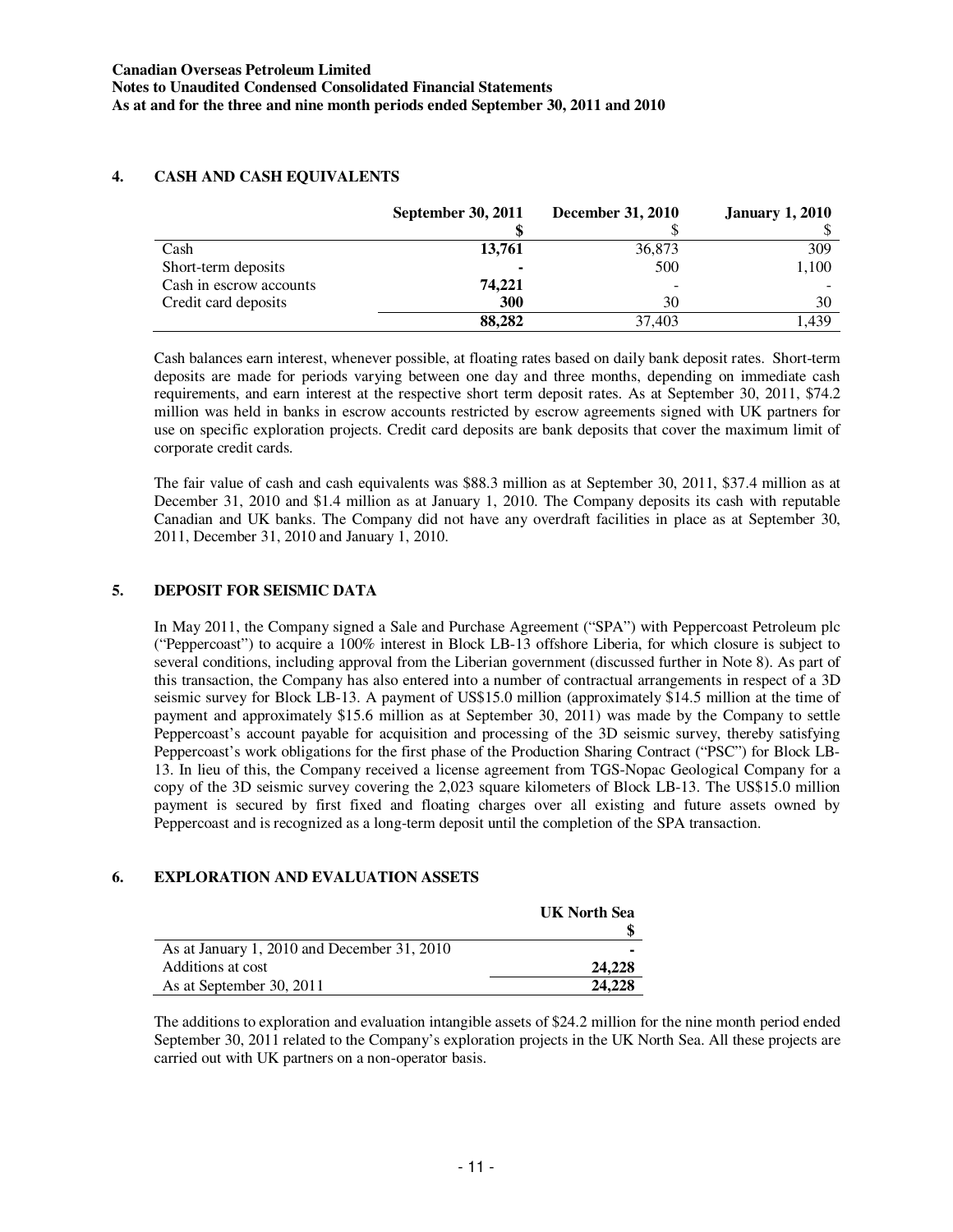## **7. SHARE CAPITAL**

### **a) Authorized and Issued Common Shares**

# Authorized

An unlimited number of common voting shares (the "Common Shares") without nominal or par value and an unlimited number of preferred shares, issuable in series.

|--|

|                                             | <b>Pre-Consolidation</b><br>Number of<br><b>Common Shares</b> | <b>Post-Consolidation</b><br>Number of<br><b>Common Shares</b> | Amount       |
|---------------------------------------------|---------------------------------------------------------------|----------------------------------------------------------------|--------------|
| Balance, January 1, 2010 (i)                | 66,608,888                                                    | 16,652,222                                                     | \$<br>8,063  |
| Issued for payment of Bridge Loan fees (ii) | 721,694                                                       | 180,424                                                        | 167          |
| Issued pursuant to private placement (iii)  | 27,490,315                                                    | 6,872,582                                                      | 6,955        |
| Issued for payment of finders' fees on      |                                                               |                                                                |              |
| private placement (iv)                      | 1,042,841                                                     | 260,711                                                        | 264          |
| Issued pursuant to public offering – first  |                                                               |                                                                |              |
| release condition (v)                       |                                                               |                                                                |              |
| Share issue costs (iii $&$ v)               |                                                               |                                                                | (382)        |
| Balance, September 30, 2010 (i)             |                                                               | 23,965,939                                                     | \$<br>15,067 |
| Issued for payment of Bridge Loan fees (ii) |                                                               |                                                                |              |
| Issued pursuant to private placement (iii)  |                                                               |                                                                |              |
| Issued for payment of finders' fees on      |                                                               |                                                                |              |
| private placement (iv)                      |                                                               |                                                                |              |
| Issued pursuant to public offering – first  |                                                               |                                                                |              |
| release condition (v)                       |                                                               | 78,000,000                                                     | 29,640       |
| Share issue costs (iii $&$ v)               |                                                               |                                                                | (2,874)      |
| Balance, December 31, 2010 (i)              |                                                               | 101,965,939                                                    | \$<br>41,833 |
| Issued pursuant to public offering – second |                                                               |                                                                |              |
| release condition (vi)                      |                                                               | 182,000,000                                                    | 69,160       |
| Issued pursuant to exercise of warrants     |                                                               | 51,000                                                         | 33           |
| Contributed surplus on warrants exercised   |                                                               |                                                                | 12           |
| Share issue costs (vi)                      |                                                               |                                                                | (10,270)     |
| Balance, September 30, 2011                 |                                                               | 284,016,939                                                    | \$100,768    |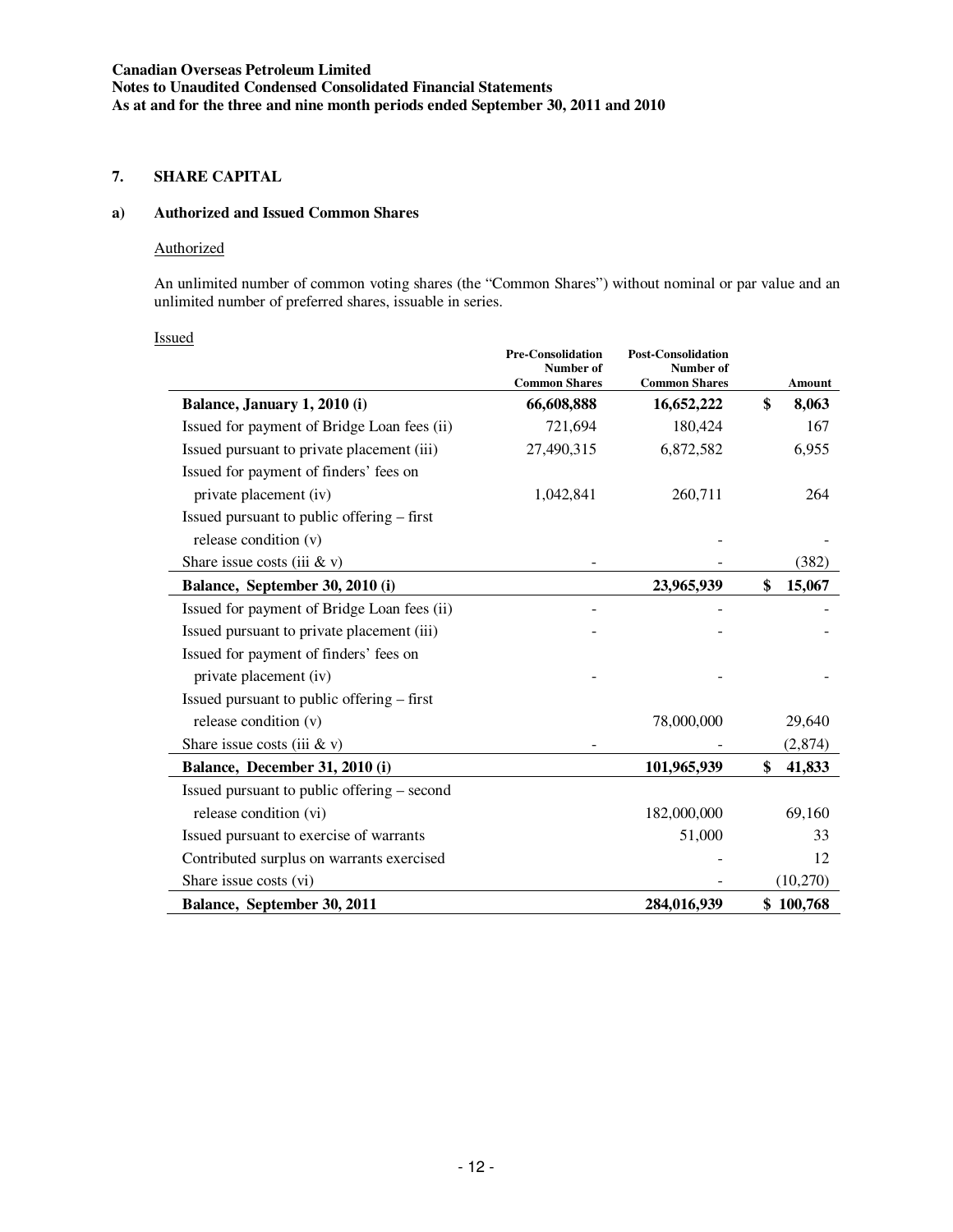### **a) Authorized and Issued Common Shares (continued)**

Further to shareholders' and board of directors' approvals and effective August 3, 2010, the Company's common shares were consolidated on a one for four basis, that is, one post-consolidation common share for every four pre-consolidation common shares. Common share numbers and earnings per share amounts have been retroactively adjusted to reflect the share consolidation.

- (i) As at January 1, 2010 and December 31, 2010, the number of common shares includes 250,000 common shares (1,000,000 pre-consolidation common shares) held in escrow. These shares were issued on December 7, 2009, at an issue price of \$2.40 per share (\$0.60 pre-consolidation) to acquire 100% of the shares of the Company's subsidiaries. The shares held in escrow were accounted for as contingently returnable shares at December 31, 2010, which were not considered outstanding and were not included in the computation of basic loss per share until they were released from escrow. The transaction was approved by the TSX-V on February 3, 2011 and the respective common shares were released to the beneficial holders.
- (ii) On May 5, 2010, the Company issued to Endeavour Financial Corporation 180,424 common shares (721,694 pre-consolidation common shares) as payment for a fee of \$167,000 in respect of the Bridge Loan. Pursuant to the Bridge Loan agreement, the fee was due if the loan was not repaid in full by April 1, 2010. The number of common shares was calculated based on the 5-day volume weighted average closing price of the Company's shares immediately before April 1, 2010. The fee of \$167,000 was recognized in the statement of comprehensive income (loss) as interest and financing charges in 2010.
- (iii) On May 14, 2010 and May 21, 2010, the Company closed a private placement of 6,872,582 units at \$1.20 per unit (27,490,315 pre-consolidation units at \$0.30 per unit) for total gross proceeds of \$8.2 million. Each unit consisted of one common share and one half of a share purchase warrant. Each whole warrant entitles the holder to acquire an additional common share at an exercise price of \$2.00 (preconsolidation exercise price of \$0.50) expiring November 14, 2011. The fair value of the share purchase warrants issued was estimated at \$1.3 million using a Black-Scholes option pricing model with the following assumptions:

| Risk-free interest rate<br>$2.0\%$<br>Weighted average life (years)<br>1.5<br>Expected volatility<br>$100\%$ |  |
|--------------------------------------------------------------------------------------------------------------|--|
| Expected dividend yield<br>$0\%$                                                                             |  |

 <sup>(</sup>iv) The Company paid, whenever applicable, a finder's fee by issuing units equivalent in number to 5% of the units subscribed via a particular broker. As the result, there were 260,711 units (1,042,841 preconsolidation units) issued as finder's fees, with exercise price and expiry date of the share purchase warrants consistent with the warrants issued as part of the private placement. The value of \$313,000, representing the subscription value of the units issued as finder's fees together with legal fees of \$69,000, was recognized as share issue costs. The fair value of share purchase warrants issued as finder's fee was estimated at \$49,000 using a Black-Scholes option pricing model with the same assumptions as noted above. Similar to units issued further to the private placement, the units issued as finder's fees were subject to resale restriction and could not be resold until four months and one day after the date of issue.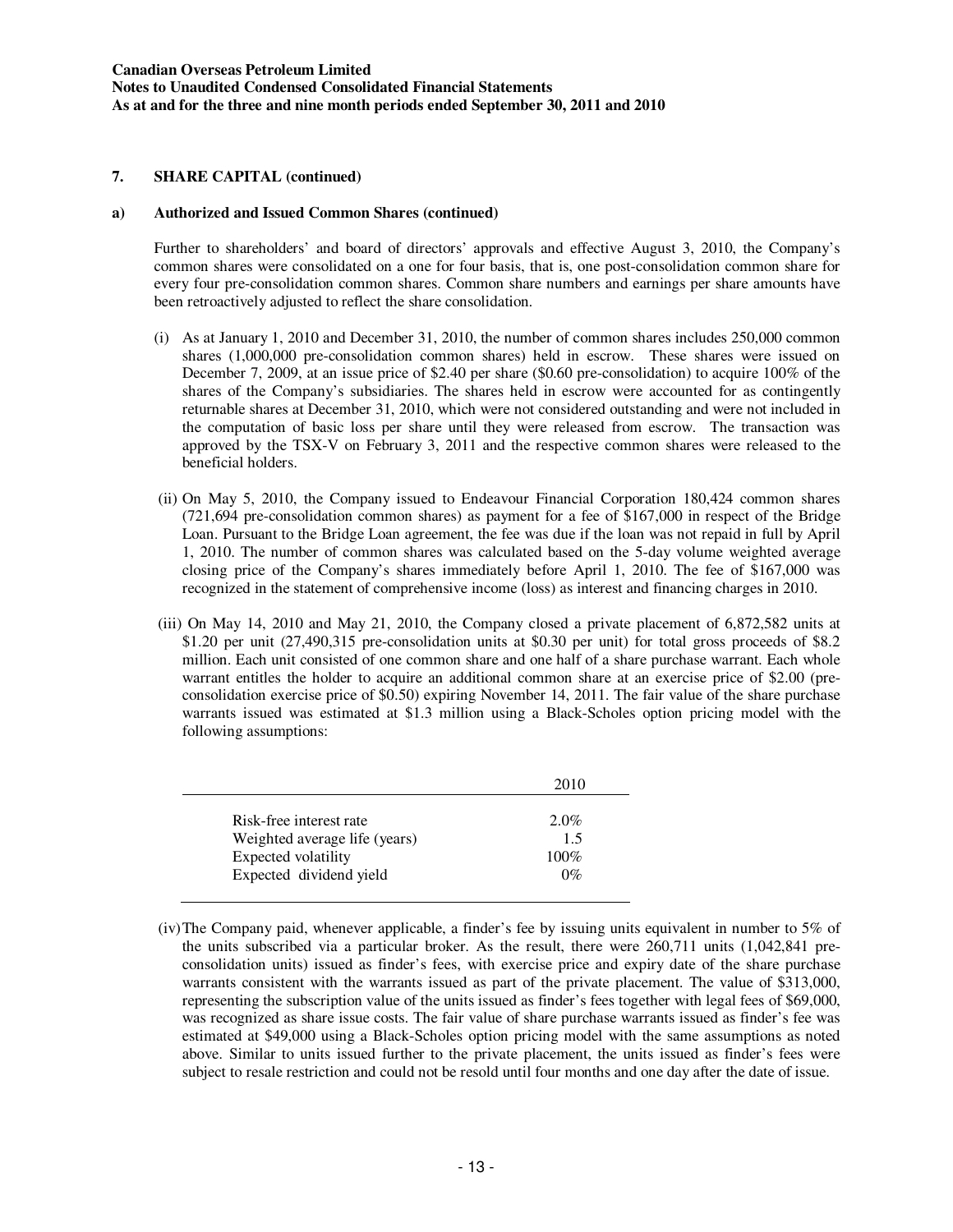#### **a) Authorized and Issued Common Shares (continued)**

(v) On November 23, 2010, the Company filed a prospectus to obtain financing for its operations in the UK North Sea. The offering provided for the sale of 260,000,000 subscription receipts ("Subscription Receipts") at a price of \$0.50 per Subscription Receipt. Each Subscription Receipt entitled the holder to receive one common share of COPL ("Common Share") and one half of one (0.5) common share purchase warrant of COPL ("Warrant"), upon the satisfaction of certain Release Conditions (as defined in the prospectus). Each Warrant entitles the holder to purchase one Common Share at \$0.65 within 36 months from the closing date, provided that the Warrants will expire if not exercised within 10 days of notice from COPL that the 20 day volume weighted average trading price of Common shares is greater than \$1.25.

The closing of the Offering occurred on December 1, 2010. The gross proceeds from the sale of Subscription Receipts of \$130.0 million were held in escrow pending satisfaction of the First and Second Release Conditions (as defined in the prospectus). The agent was entitled to a cash commission equal to 6% of the gross proceeds of the Offering ("Agent's Fee"), with 30% payable on satisfaction of the First Release Condition and 70% on satisfaction of the Second Release Condition.

On December 10, 2010, the First Release Condition was met as the Company signed farm-in agreements in respect of the Fulla and Bluebell projects (as defined in the prospectus). Accordingly 78,000,000 Subscription Receipts were converted into 78,000,000 Common Shares and 39,000,000 Warrants, and funds of approximately \$36.6 million were released to the Company (\$39.0 million gross proceeds, net of the Agent's Fee and expenses). The fair value of the Warrants issued was estimated at \$9.4 million using a Black-Scholes option pricing model with the following assumptions:

| 2010    |
|---------|
| $1.5\%$ |
| 1.5     |
| 80%     |
| $0\%$   |
|         |

(vi) On February 22, 2011, the Second Release Condition was met as the Company signed farm-in agreements in respect of North Sea prospects in Block 23/21 and Block 22/15 (as defined in the prospectus). Accordingly 182,000,000 Subscription Receipts were converted into 182,000,000 Common Shares and 91,000,000 Warrants, and funds of approximately \$85.3 million were released to the Company (\$91.0 million gross proceeds, net of the Agent's Fee and expenses). The fair value of the Warrants issued was estimated at \$21.8 million using a Black-Scholes option pricing model with the assumptions as presented above in item (v).

In addition, upon satisfaction of both Release Conditions, the Company issued 15,600,000 share purchase warrants to its agent as compensation warrants in an amount equal to 6% of the aggregate number of Subscription Receipts sold pursuant to the offering. Each agent's warrant entitles the holder to purchase one Common Share of COPL for the period until December 1, 2012 at an exercise price of \$0.50. The fair value of the agent's warrants issued was estimated at \$4.5 million using a Black-Scholes option pricing model with the assumptions as presented above in item (v) and was recognized as share issue costs.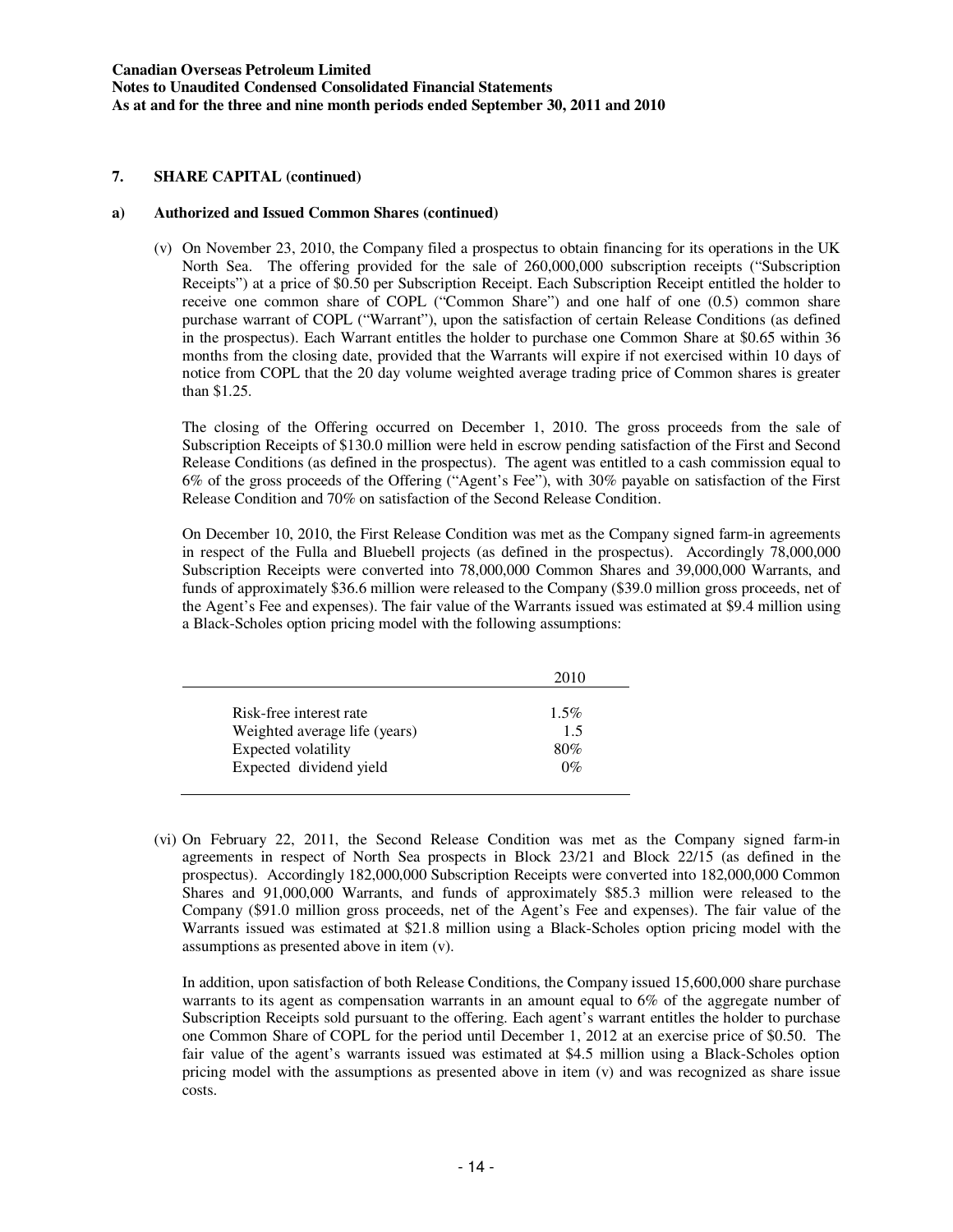### **b) Warrants**

A summary of status of the Company's warrants as at September 30, 2011 and December 31, 2010 is as follows:

|                              | September 30, 2011 |   |                       | December 31, 2010 |    |                       |  |
|------------------------------|--------------------|---|-----------------------|-------------------|----|-----------------------|--|
|                              | Number of          |   | Wt. Avg.              | Number of         |    | Wt. Avg.              |  |
|                              | <b>Warrants</b>    |   | <b>Exercise Price</b> | <b>Warrants</b>   |    | <b>Exercise Price</b> |  |
| Balance, beginning of period | 42,566,646         | S | 0.76                  | 425,000           | \$ | 2.00                  |  |
| <b>Issued</b>                | 106,600,000        |   | 0.63                  | 42,566,646        |    | 0.76                  |  |
| Exercised                    | (51,000)           |   | 0.65                  |                   |    |                       |  |
| Expired                      | $\blacksquare$     |   |                       | (425,000)         |    | 2.00                  |  |
| Balance, end of period       | 149.115.646        |   | 0.67                  | 42,566,646        | \$ | 0.76                  |  |

A summary of the Company's share purchase warrants issued and outstanding as at September 30, 2011 is as follows:

|                                                 | Number of<br><b>Warrants Issued</b><br>and Outstanding | <b>Exercise</b><br>Price | <b>Expiry Date</b> |
|-------------------------------------------------|--------------------------------------------------------|--------------------------|--------------------|
|                                                 |                                                        |                          |                    |
| Private Placement Warrants (Note 7a iii)        | 3,436,291                                              | \$2.00                   | November 14, 2011  |
| Finder's Fee Warrants (Note 7a iv)              | 130.355                                                | \$2.00                   | November 14, 2011  |
| Public Offering – First Release (Note 7a v)     | 38,949,000                                             | \$0.65                   | December 1, 2013   |
| Public Offering – Second Release (Note 7a vi)   | 91,000,000                                             | \$0.65                   | December 1, 2013   |
| Public Offering – Agent's Warrants (Note 7a vi) | 15,600,000                                             | \$0.50                   | December 1, 2012   |
|                                                 | 149.115.646                                            | \$0.67                   |                    |

## **c) Incentive Stock Options**

The Company has a stock option plan where the number of common shares reserved under the plan shall not exceed 10% of the issued and outstanding common shares and the number reserved for any one individual may not exceed 5% of the issued and outstanding shares. Exercise prices for stock options granted are determined by the closing market price on the day before the date of grant.

On February 23, 2011, the Company granted 12,415,000 stock options to its directors, officers, employees and consultants to acquire common shares at an exercise price of \$0.68. The options vested immediately and expire five years from date of grant. The related stock-based compensation expense of \$4.7 million has been recognized in the statement of comprehensive loss for the nine month period ended September 30, 2011.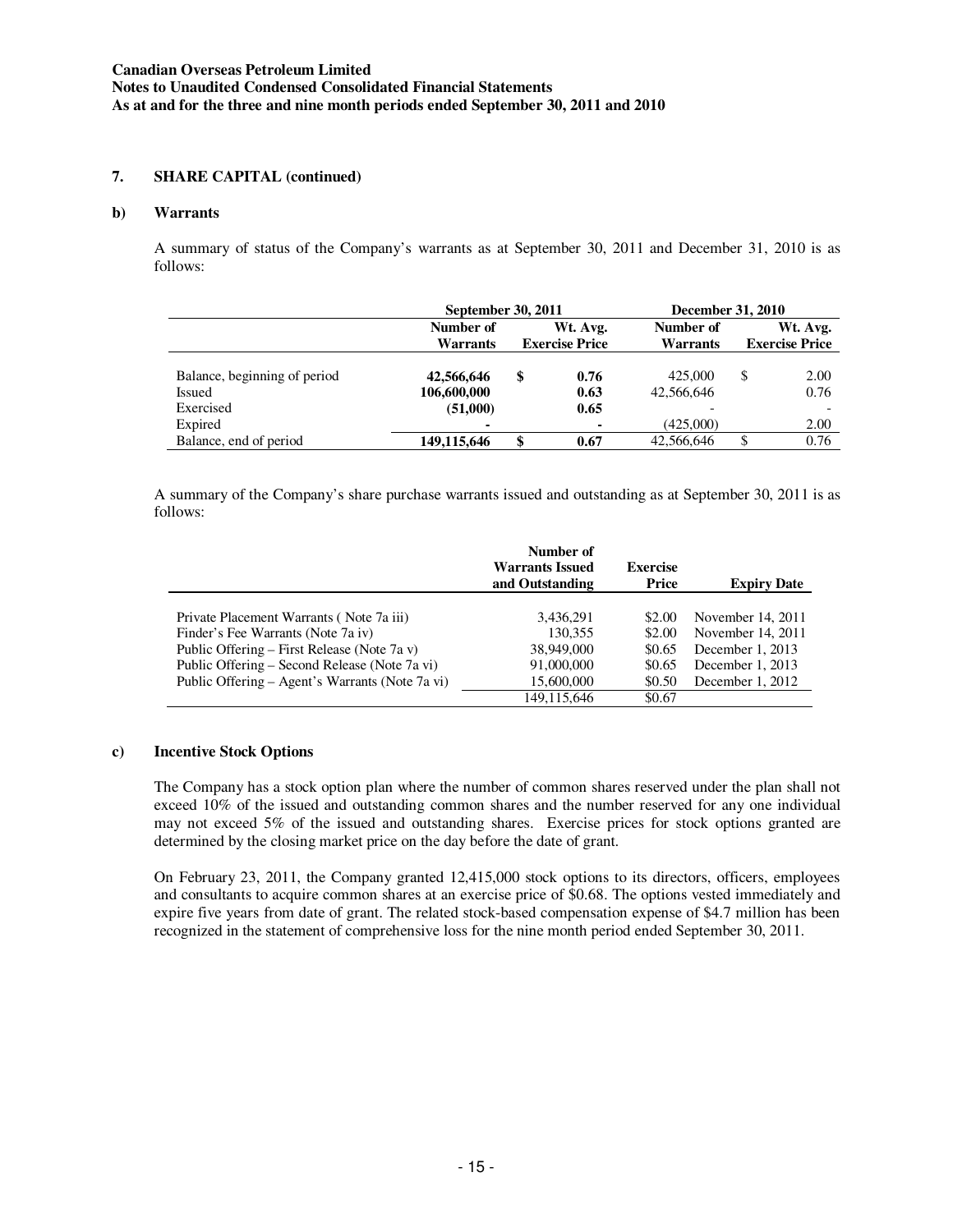### **c) Incentive Stock Options (continued)**

On July 1, 2011, the Company granted 300,000 stock options to an employee to acquire common shares at an exercise price of \$0.46 per share. The options vested immediately and expire five years from date of grant. The related stock-based compensation expense of \$0.1 million has been recognized in the statement of comprehensive income (loss) for the three and nine month periods ended September 30, 2011.

The fair value of each option granted is estimated on the date of grant using a Black-Scholes option pricing model with the following assumptions:

|                               | 2011    |
|-------------------------------|---------|
| Risk-free interest rate       | $1.5\%$ |
| Weighted average life (years) | 4.0     |
| Expected volatility           | 75%     |
| Expected dividend yield       | $0\%$   |

During the three months ended September 30, 2011, 242,500 stock options granted to consultants were cancelled, as they no longer provide services to the Company.

No stock options were exercised during the nine month period ended September 30, 2011.

As at September 30, 2011, there were total of 22,065,000 stock options to purchase common shares outstanding, having a weighted average exercise price of \$0.67 per share with a remaining weighted average contractual life of 4.24 years.

## **8. COMMITMENTS AND CONTRACTUAL OBLIGATIONS**

As at September 30, 2011, the Company has the following contractual obligations:

|                         | <b>Total</b> | <b>Less than One</b><br>Year | <b>One to Three</b><br><b>Years</b> | <b>Four to Five</b><br>Years | <b>After Five</b><br>Years |
|-------------------------|--------------|------------------------------|-------------------------------------|------------------------------|----------------------------|
| UK drilling commitments | 86,962       | 86,962                       | -                                   | $\overline{\phantom{a}}$     | $\overline{\phantom{0}}$   |
| Office lease            | 3.920        | 535                          | 1.069                               | 1,069                        | 1,247                      |
|                         | 90,882       | 87,497                       | 1.069                               | 1,069                        | 1,247                      |

Further to agreements signed in respect of exploration prospects in the UK North Sea, the Company is committed to participate in drilling an additional five exploration wells in 2011 and 2012 at an estimated cost of \$87.0 million net to the Company. Subject to positive results for these commitment wells, the Company has contingent obligations to participate in well testing and in the drilling of one additional well.

The Company is committed under an operating lease agreement for the rental of office space in Calgary. The approximate lease payments total \$3.9 million and are payable over the next nine years.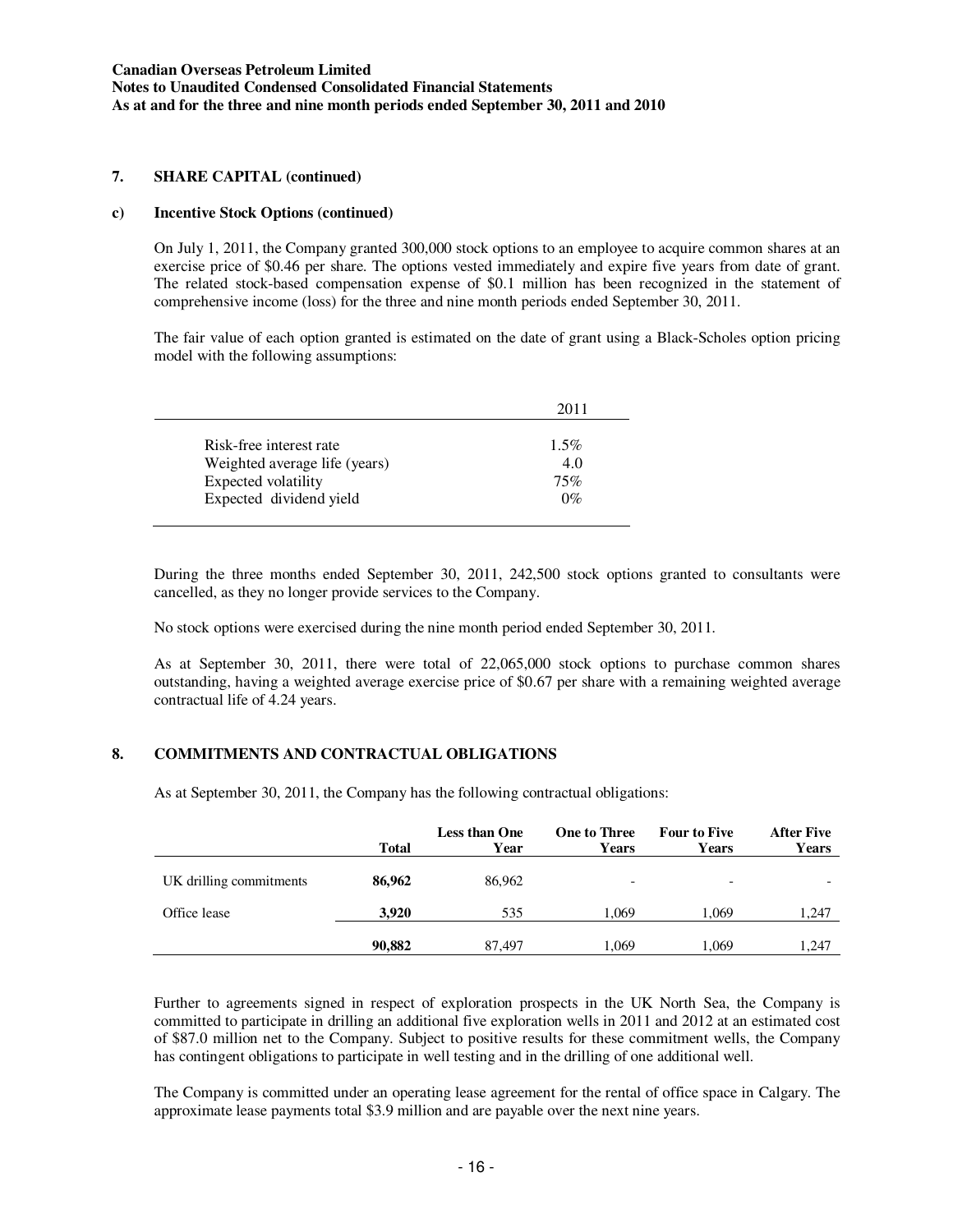## **8. COMMITMENTS AND CONTRACTUAL OBLIGATIONS (continued)**

On May 18, 2011 the Company (via its Bermuda subsidiary, COPL B) signed a Sale and Purchase Agreement ("SPA") with Peppercoast to acquire a 100% interest in Block LB-13 offshore Liberia for a total sum of US\$85.0 million (approximately \$88.3 million) payable in cash (to a maximum of US\$50.0 million) and common shares of COPL. The transaction is expected to close by December 31, 2011, assuming certain conditions can be satisfied, including obtaining the consent of the National Oil Company of Liberia ("NOCAL"). Block LB-13 covers an area of approximately 2,400 square kilometres. and is governed by a Production Sharing Contract ("PSC") with an eight year exploration license that commenced in May 2007 and is divided into three phases, the first phase being four years, the second phase two years and the third phase another two years. Subject to completion of the SPA with Peppercoast, the Company will be committed to drill a well within the second phase and an additional well within the third phase of the PSC.

On November 16, 2011 the Company signed an Asset Acquisition Agreement with ExxonMobil Exploration and Production Liberia Limited ("ExxonMobil"), a wholly owned subsidiary of the ExxonMobil Corporation, with respect to the onward sale of certain interests in Block LB-13 offshore Liberia. Under the terms of the sale, which is subject to the approval of the NOCAL and the Government of Liberia and to the satisfaction or waiver of other closing conditions, ExxonMobil will acquire a 70% interest in the PSC governing Block LB-13 immediately following COPL B's acquisition of a 100% interest from Peppercoast. In return, ExxonMobil will pay COPL B US\$55.0 million (approximately \$57.1 million) and pay COPL B's portion of the first well to be drilled on Block LB-13 to a maximum of US\$36.0 million. If less than US\$36.0 million is spent on COPL B's proportionate cost for the first well, the balance will be applied towards COPL B's costs of a second well if drilled. Additionally, ExxonMobil will pay COPL B's share of joint venture costs estimated at approximately US\$6.0 million up to the completion of the first well. COPL B's equity interest in the PSC (Block) will be 30% upon closing and ExxonMobil will be the PSC's (Block's) designated operator.

Currently, the Company does not have material cash inflows and/or adequate financing to develop profitable operations. The Company is pursuing exploration projects and contracts that, if successful, will require substantial additional financing before they are able to generate positive cash flows. Accordingly, the Company's continued successful operations are dependent on its ability to obtain additional financing. No assurance can be provided that the Company will raise the required levels of financing.

# **9. FINANCIAL INSTRUMENTS**

The Company has classified its cash and cash equivalents and other deposits as financial assets at FVTPL and has measured them at fair value. Accounts receivable are classified as receivables; accounts payable, accrued liabilities and loans are classified as other liabilities; these items are measured at amortized cost.

## **(a) Fair values**

As at September 30, 2011, December 31, 2010 and January 1, 2010 the fair values of all financial instruments not carried at fair value approximated their carrying values due to their short-term maturity.

## **(b) Foreign exchange risk**

With the Company's current exploration activities carried out in the UK, significant amounts are transacted in or referenced to currencies other than the Canadian dollar, including the British Pound and U.S. dollar. As a result, fluctuations in the exchange rates between the Canadian dollar, British Pound and U.S. dollar can have a significant effect on the Company's financial position and its reported results. To mitigate a portion of its exposure and to the extent it is feasible, the Company keeps its funds in currencies applicable to its known short-term commitments.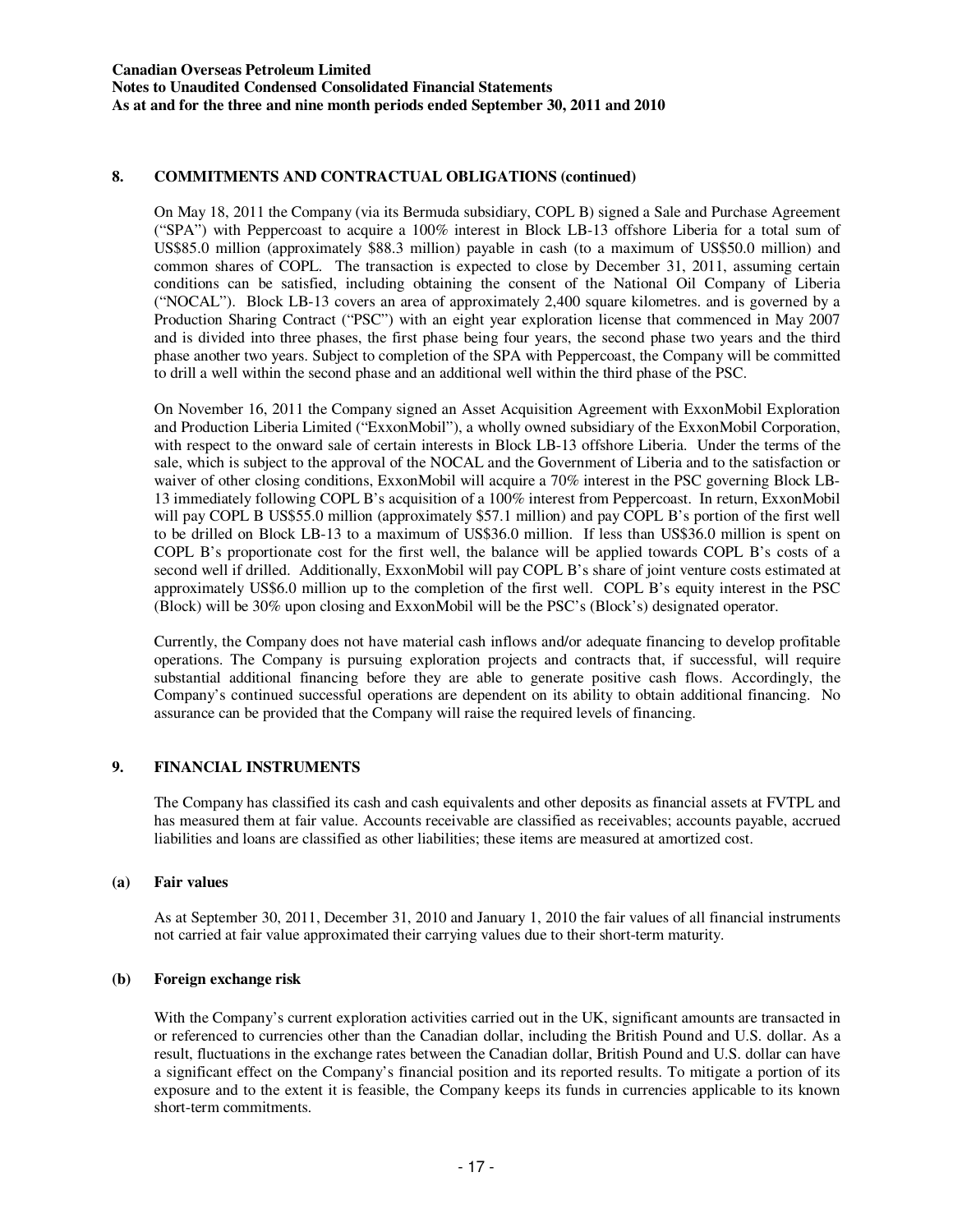### **9. FINANCIAL INSTRUMENTS (continued)**

### **(b) Foreign exchange risk (continued)**

Cash and cash equivalents includes amounts denominated in foreign currencies:

|                       | <b>September 30, 2011</b> | <b>December 31, 2010</b> | <b>January 1, 2010</b> |
|-----------------------|---------------------------|--------------------------|------------------------|
| <b>British Pounds</b> | 48.195                    | l.000                    |                        |
| US Dollars            | 795                       | -                        |                        |

### **(c) Credit risk**

The Company's accounts receivable are mainly due from the governments (Goods and Services Tax in Canada and Value Added Tax in UK) and from its employees in respect of travel advances. The Company believes there is no unusual exposure associated with these receivables. No amounts are considered to be past due and no allowance for doubtful accounts has been recorded in the accounts. As at September 30, 2011, the Company holds \$88.2 million of cash and cash equivalents with Canadian and UK chartered banks. Management has assessed the associated credit risk as relatively low.

Should the SPA transaction discussed in Note 8 fail to close, the long-term deposit (Note 5) will become a receivable from Peppercoast and subject to credit risk at that time.

### **(d) Interest rate risk**

The Company's policy is to keep its cash, whenever possible, in interest bearing accounts with its banking institutions. The Company periodically monitors the interest rates offered and is satisfied with the credit ratings of its banks.

## **10. CAPITAL MANAGEMENT**

The Company's objectives when managing capital are:

- to safeguard the Company's ability to continue as a going concern;
- to maintain balance sheet strength and optimal capital structure, while ensuring the Company's strategic objectives are met; and
- to provide an appropriate return to shareholders relative to the risk of the Company's underlying assets.

In the management of capital, the Company includes shareholders' equity and interest bearing debt defined as long-term loans and current portion of long-term loans. Shareholders' equity includes share capital, warrants, contributed surplus and deficit.

The Company maintains and adjusts its capital structure based on changes in economic conditions and the Company's planned requirements. The Company may adjust its capital structure by issuing new equity and/or debt, selling and/or acquiring assets, and controlling the capital expenditure program.

The Company is not subject to any external capital requirements. There were no changes in the Company's capital management policies during the nine month period ended September 30, 2011.